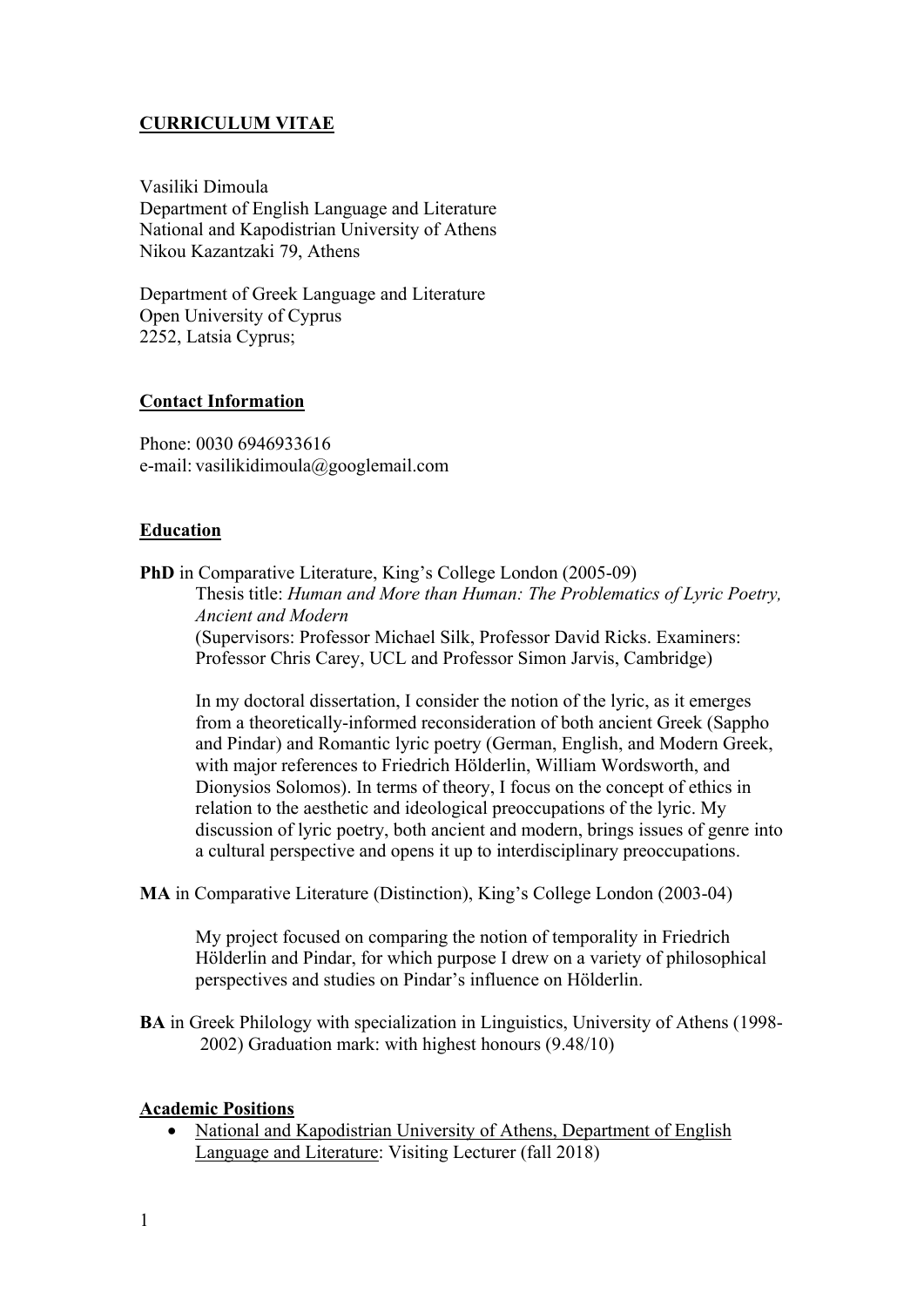- National and Kapodistrian University of Athens, Department of English Language and Literature: Visiting Lecturer (spring 2018)
- Open University of Greece, Programme of European Literature: Adjunct Lecturer (2017-2018)
- University of Vienna, Department of Byzantine and Modern Greek Studies: Adjunct Lecturer (spring 2017)
- University of Ioannina, Department of History and Archaeology: Visiting Lecturer (spring 2015)
- Open University of Cyprus, Programme of Modern Greek Language and Literature: Adjunct Lecturer (2012 to the present)
- University of Cyprus: Visiting Lecturer (2011-2012)

## **Teaching Experience**

American College of Athens, International Baccalaureate: Instructor in Modern Greek Literature (2008-2015, 2018)

### **Publications**

#### **Book**

*Human and More than Human: The Problematics of Lyric Poetry Ancient and Modern*. Athens: Kostas and Helen Ouranis Foundation (2014)

#### **Articles**

1. "C.P. Cavafy's Christianity in the Context of Fin-de-Siècle Discourses on Pleasure: The Vicissitudes of Reinvented Love," *Journal of Modern Greek Studies* (accepted for publication; it will appear in the issue of May 2019)

2. "Από τον περισπασμό της σκέψης στην ντροπή της ύπαρξης, από την ντροπή στον 'λόγο της αλήθειας' : η ποιητική της διασποράς στο έργο του Franz Kafka," ["From Diasporic Thinking to Shame, From Shame to the 'true Word:" the poetics of diaspora in the Work of Franz Kafka," in *Περάσματα, μεταβάσεις, διελεύσεις : όψεις μιας λογοτεχνίας εν κινήσει : πρακτικά ΙΕ' Διεθνούς Επιστημονικής Συνάντησης, 1-4 Μαρτίου 2017 : μνήμη Δ. Ν. Μαρωνίτη (1929-2016)*, Thessaloniki, ΑΠΘ, Τμήμα Φιλολογίας, Τομέας Μεσαιωνικών και Νέων Ελληνικών Σπουδών, 2018, 451-460

3. "'Transcendental Materialism' in Theory and in British Romanticism," in *Ο περίπλους της θεωρίας*, collective volume in honor of Anna Tzouma (forthcoming)

4. "Evolving Notions of Materiality in the Relation between Literature and the Museum: From Flaubert to Derrida," *Proceedings of the Sixth Conference of the Greek Society of General and Comparative Literature: Literature and the Museum*, (electronic publication, forthcoming)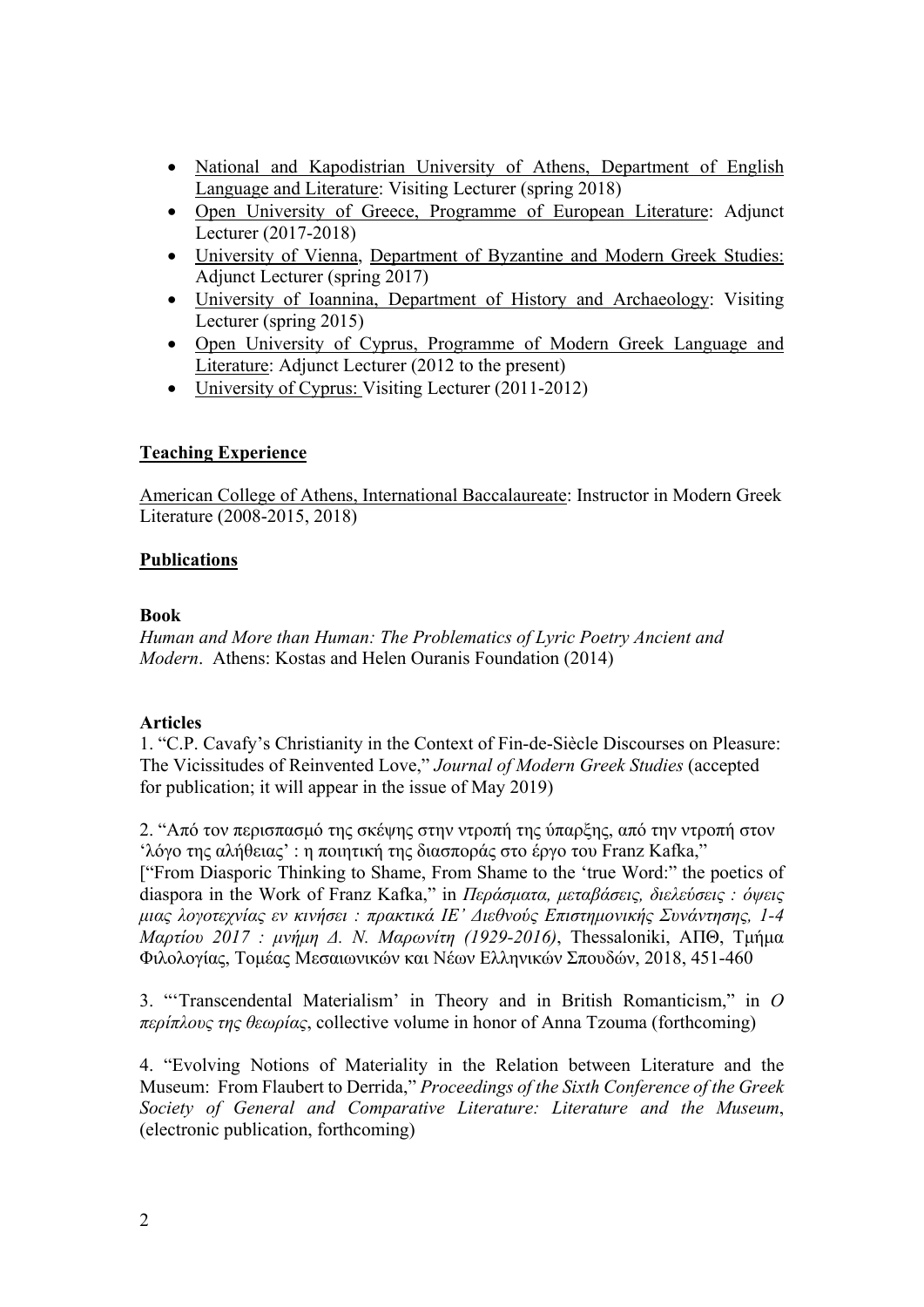5. "Affect and the Organs in the Anatomical Poems of Paul Celan: Encountering Medical Discourse," *The Palgrave Handbook of Literature and Medicine*, ed. by S. Hilger, Palgrave Macmillan, 2017, 143-165

6. "Naming Surreally: Lautréamont's *Chants de Maldoror* and Nikos Engonopoulos's Worship of the 'Greek'," *Mediterranean Modernism: Intercultural Exchange and Aesthetic Development, 1880-1945*, ed. by A. Goldwyn and R. Silverman, Palgrave Macmillan, 2016, 171-197

7. "Gender and Nationalism in the Mediterranean Avant-Garde: The Trojan Wars of the Modernist Painter-Poets Giorgio de Chirico and Nikos Engonopoulos," *The Trojan Wars and the Making of the Modern World*, ed. by A. Goldwyn, Uppsala, Uppsala University Press, 2015, 185-203

8. "Μάρξ και Φρόυντ: Μια αδύνατη συνάντηση. Η περίπτωση του ελληνικού Φροϋδομαρξισμού" ["Marx and Freud: An Impossible Encounter. The Case of Greek Freudomarxism"], in *Proceedings of the Thirteenth International Conference of the Aristotelian University of Thessaloniki*, Athens, Ekdoseis Sokoli-Kouledaki, 2014, 302-313

9. "Pindar's Poetic Religion: the Reception of the Pindaric Epinikion by Friedrich Hölderlin and Andreas Kalvos," in *Receiving the Komos: Ancient and Modern Reception of the Victory Ode*, ed. by P. Agocs, C. Carey and R. Rawles, *BICS Supplement* 112, 2012, 216-243

10. "Η ψυχολογία και το φανταστικό στο γύρισμα του αιώνα. Μια συγκριτική ανάγνωση των έργων *Ο Πύργος του Δράκουλα* και τα *Ρόδινα Ακρογιάλια*" ["Psychology and Fantastic Literature at the Turn of the Century. A Comparative Reading of Bram Stoker's *Dracula* and Alexandros Papadiamantis' *The Shores of Twilight*"], in *Proceedings of the Third International Conference on Alexandros Papadiamantis*, Athens, Domos, 2012, 147-167

11. "*Μόνον ήρκει να ηύχετο*…: Ο Παπαδιαμάντης, το φανταστικό και η επιμονή του Πραγματικού" ["Papadiamantis, Fantastic Literature and the Insistence of the Real"], *ΤΟ ΔΕΝΤΡΟ*, *Αφιέρωμα στον Παπαδιαμάντη*, 2011, 42-48

12. "The Ambivalence of Pain in the Work of Giorgos Heimonas: Medical Perversion or Love in the Beyond?," in *Proceedings of the Fourth International Conference of the European Society of Modern Greek Studies* (electronic publication)

13. "The Nation between Utopia and Art. Canonising Solomos as the National Poet of Greece," in *The Making of Modern Greece*, ed. by R. Beaton and D. Ricks, Farnham, Ashgate, 2009, 201-211

14. "*Η γλώσσα των ανθρώπων*. Λυρισμός και συλλογικότητα στον Σολωμό και τον Wordsworth" ["*The language of the people*: Lyricism and communality in Solomos and Wordsworth"], in *Ο Ελληνικός Κόσμος ανάμεσα στην εποχή του Διαφωτισμού και στον εικοστό αιώνα*. *Proceedings of the Third International Conference of the European Society of Modern Greek Studies*, Athens, Ελληνικά Γράμματα, 2007, vol. 3, 299-310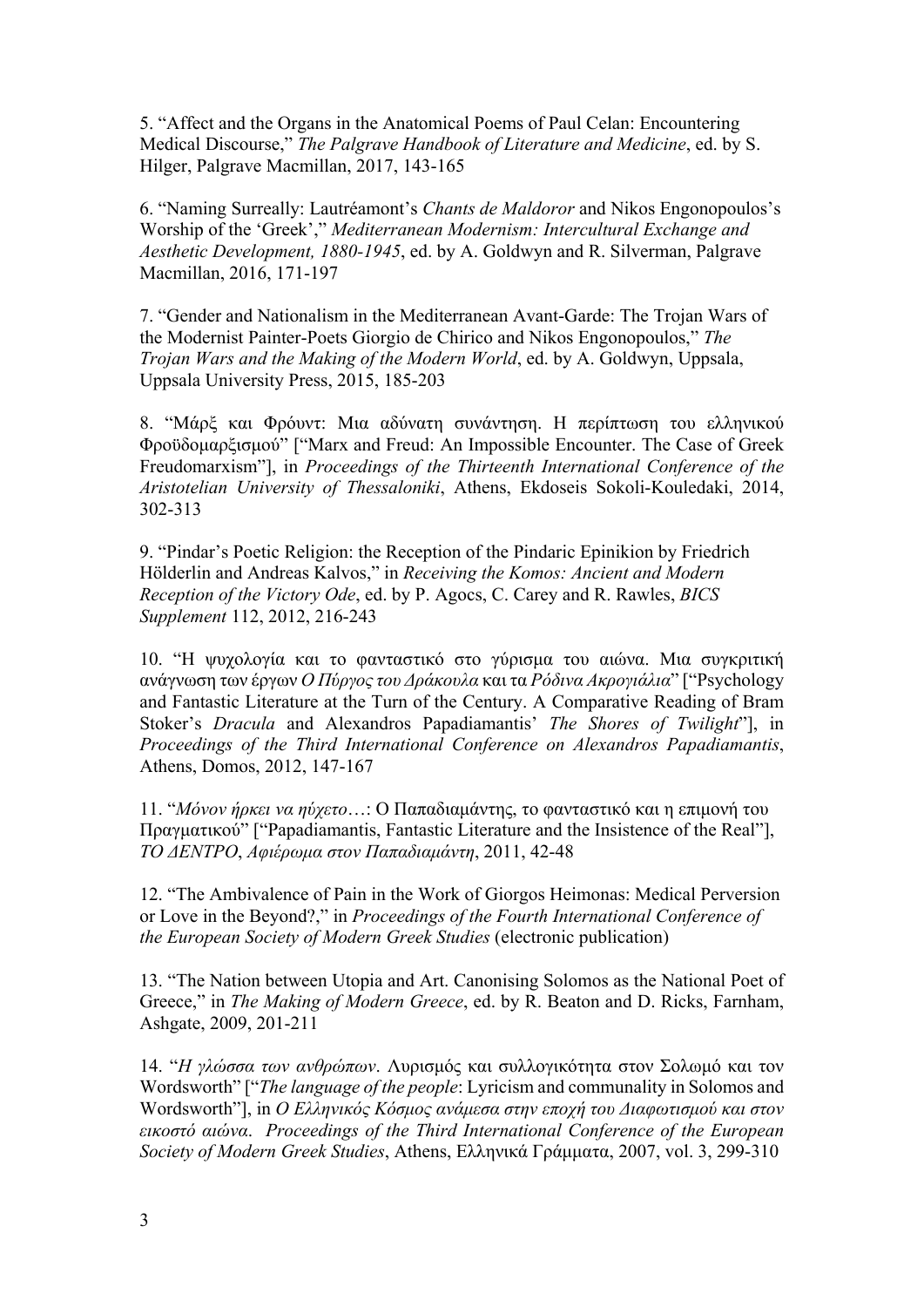### **Translation**

1. Alain Ehrenberg, *Η κούραση να είσαι ο εαυτός σου. Κατάθλιψη και κοινωνία*, Athens, Εκδόσεις Εικοστού Πρώτου, 2013 (*La Fatigue d' être soi. Dépression et société*, Paris: Éditions Odile Jacob, 2000)

### **Conference Papers and Presentations**

1. "Truth as Pharmakon," one-day conference: *Truth and Lie in Plato's Republic*, Athens, Historical Archive of the National and Kapodistrian University 2018 (9 November)

2."Diasporic Thinking in the Work of Franz Kafka," International Conference: *Passages, transits: Aspects of literature on the move*, Thessaloniki 2017 (1-4 March)

3.""Materiality and What Comes Between: Paul Celan's Organological Poetics," Yale University, Department of Germanic Languages and Literatures, Yale 2017 (14 February)

4. "Truth, Knowledge and the Politics of Shame," Third Annual Conference of the European Philosophical Society for the Study of Emotions, Athens 2016 (13-15 June)

5. "From Literature as Museum to Literature as Archive: Flaubert, Derrida, Celan," Sixth Conference of the Greek Society of General and Comparative Literature: *Literature and the Museum*, Athens 2015 (19-21 March)

6. "'Bodies Beyond Price for Sale': Christianity and Sexuality in C.P. Cavafy and Arthur Rimbaud," Princeton University 2015 (4 December)

7. "The Christian Core of Perversion: Representations of the Body in *Fin-de-siècle* Literature," Twentieth Congress of the International Comparative Literature Association (AICL), Paris 2013 (18-24 July)

8. "Το a Stranger with All my Heart: Homer in Nikos Engonopoulos' Surrealist Poetics," International Conference: *The Trojan Wars and the Making of the Modern World: Classical Reception After Antiquity*, Uppsala University 2013 (14-18 June)

9. "The Reception of French Surrealism in Greek Poetry and Art: The Case of Nikolas Calas," King's College London 2012 (20 November)

10. "Romanticism and Nationhood: Schiller, Hölderlin, Solomos," University of Patras 2012 (2 March)

11. "Marxism and Psychoanalysis: An Impossible Encounter. The Case of Greek Freudo-Marxism," Thirteenth International Conference of the Department of Byzantine and Modern Greek Studies, Thessaloniki, Aristotle University 2011 (3-6 November)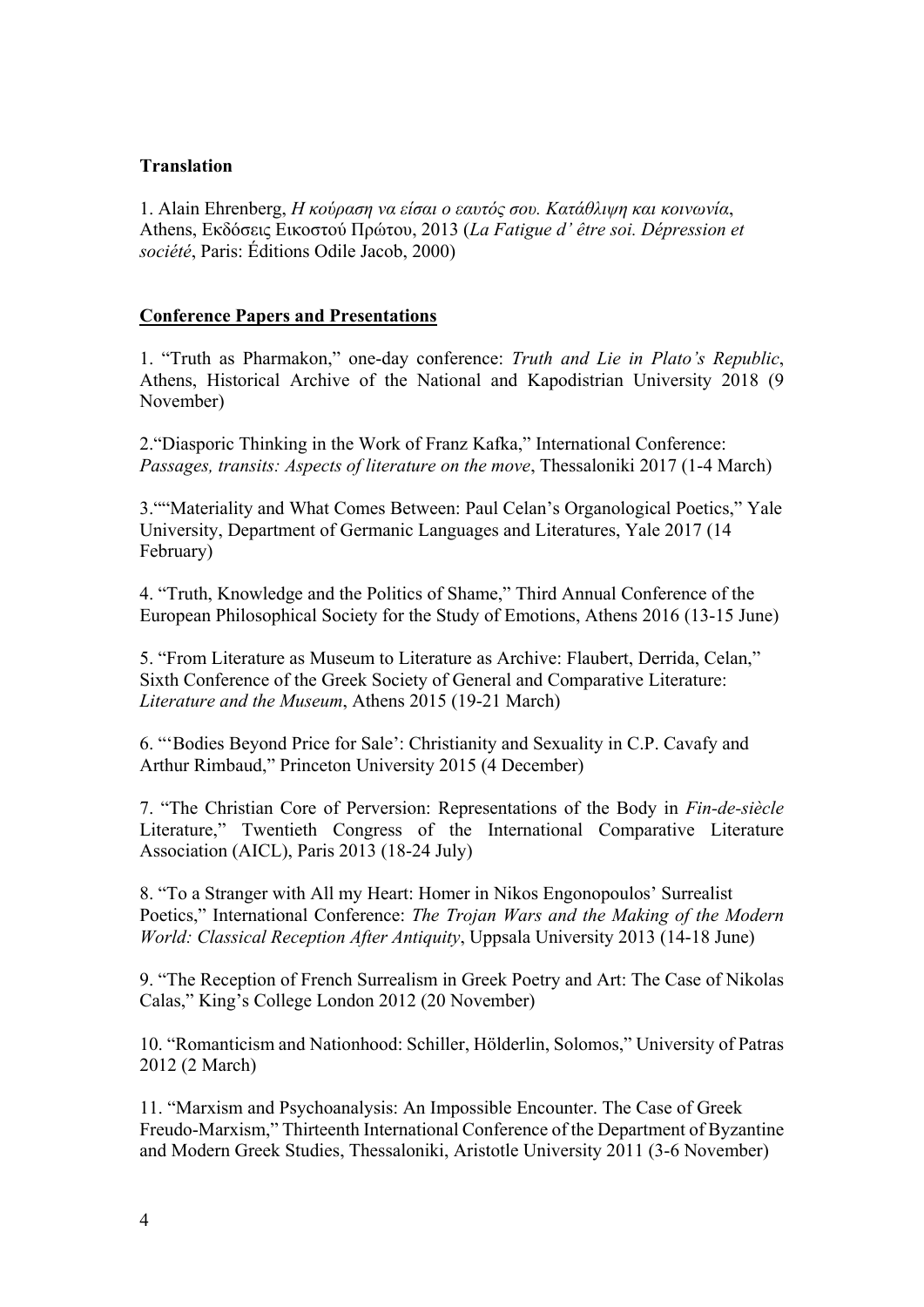12. "Marx in the Work of Jacques Lacan," University of Cyprus, Department of Byzantine and Modern Greek Studies 2010 (4 November)

13. "The Ambivalence of Pain in the Work of Giorgos Heimonas: Medical Perversion or Love in the Beyond," Fourth International Conference of the European Society of Modern Greek Studies, Granada 2010 (9-12 September)

14. "One with Language. Hölderlin, Madness, Ethics," International Annual Conference of British Comparative Literature Association (BCLA): Folly, London, Goldsmiths University 2007 (2-5 July)

15. "Wordsworth's Dialogue with the Gothic. Towards a Redefinition of Ethics in the *Lyrical Ballads*," International Annual Conference of American Comparative Literature Association (ACLA): *Trans, Pan, Inter: Cultures in Contact*. Panel: "Poetic cultures, poetic genres", Mexico 2007 (19-22 April)

16. "Wordsworth and Ancient Greek Lyric: Language, Communality and the Idea of Lyric," International Annual Conference of the Association of Literary Scholars and Critics (ALSC). Panel: "Graeco-Roman Lyric and its Legacy," San Francisco 2006 (13- 15 October)

17. "The Nation between Utopia and Art. Canonising Solomos as the National Poet of Greece," International Conference: *The Making of Modern Greece: Nationalism, Romanticism, and the Uses of the Past (1797-1896)*, London, King's College 2006 (7- 9 September)

18. "Defining the Lyric Between Neoclassicism and Romanticism: The Case of the Greek Poet Andreas Kalvos," Oxford University, Postgraduate Conference SCOMGIU 2015 (June)

## **Fellowships and Grants**

#### **Postdoctoral Research**

- Cornell University, Summer School of Theory and Criticism (summer 2018, full tuition)
- Friends of the Princeton University Library, Research Grant for research in the Library of Jacques Derrida (2017-2018 recipient)

Princeton University, Department of English, Visiting scholar grant (2016-2017)

- Fulbright Visiting Scholar, Department of Philosophy, University of New Mexico (Spring 2016) (Invitation Letter from Professor Adrian Johnston)
- Visiting Research Fellow, Seeger Centre of Hellenic Studies, Princeton University (Fall 2015)

Postdoctoral Fellowship, Department of Political Sciences, Aristotle University of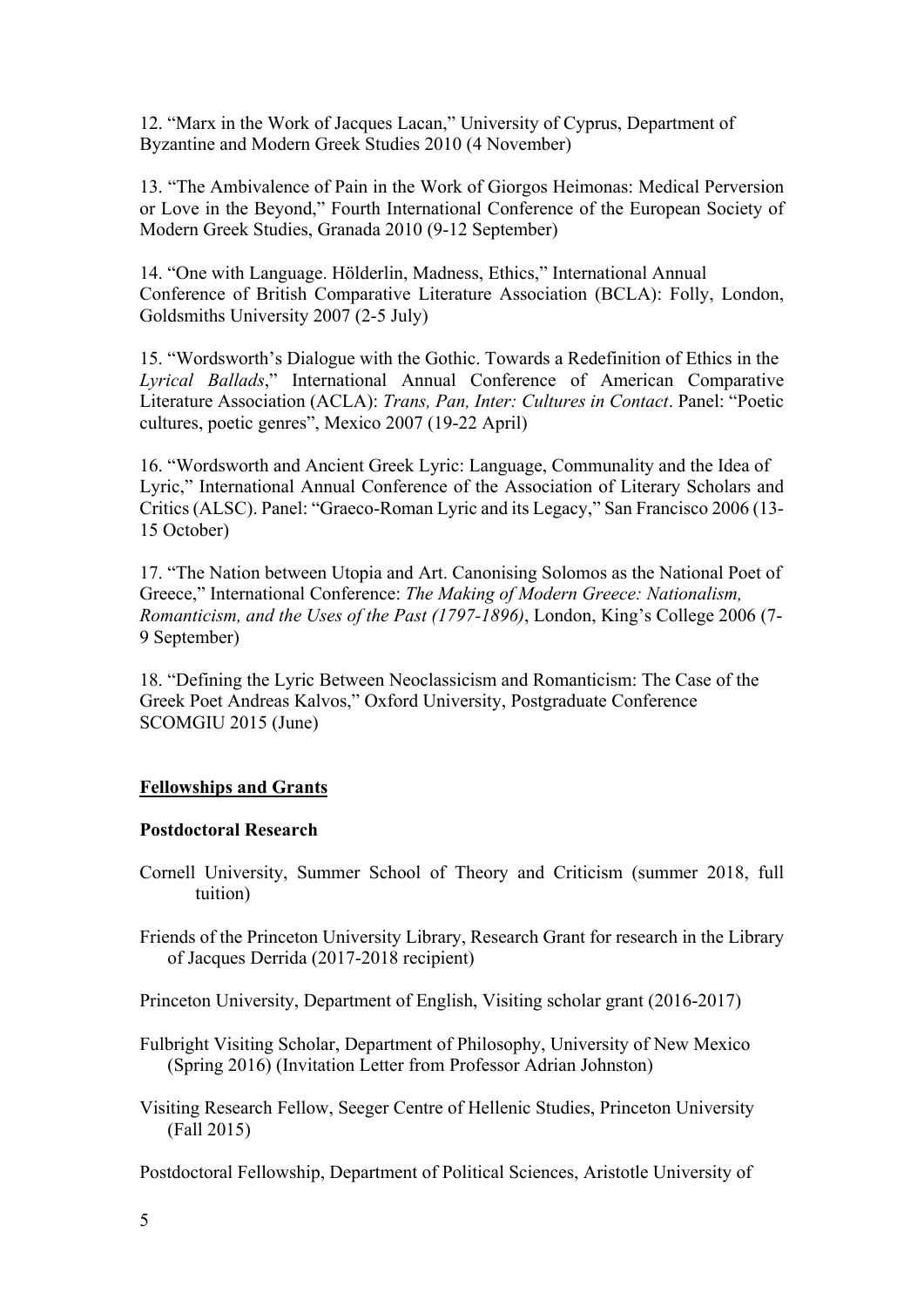Thessaloniki (2014-15) (Supervisor: Professor Yiannis Stavrakakis)

### **PhD**

I.Κ.Υ. (State Scholarship Foundation) Doctoral Scholarship (2004 – 2007)

### **MA**

- Alexander Onassis Scholarship (2003-2004)
- Α.G. Leventis Foundation Scholarship (2003 2004)

# **BA**

Ι.Κ.Υ. Undergraduate Scholarships (1998 – 2002)

# **Teaching Interests and Competences** (based on teaching experience and/or

language fluency)

Comparative Literature and Cultural Studies English Literature Modern Greek Literature Classical Studies/ Classical Reception Literary Theory Literature and Philosophy Greek Language (native language)

## **Courses Taught**

Contemporary British Literature (1950 to the present) National and Kapodistrian University of Athens British Romanticism National and Kapodistrian University of Athens European Literature from the  $18<sup>th</sup>$  to the  $20<sup>th</sup>$  century (postgraduate) Open University of Greece Nature in 19<sup>th</sup> Century Literature and Philosophy Fin-de-siècle Literature and Medicine Department of Byzantine and Modern Greek Studies, University of Vienna Fin-de-Siècle Literature: The Work of C. P. Cavafy University of Ioannina Transformations of a Genre: The History of the Novel (Postgraduate) Open University of Cyprus Romanticism in Context Fantastic Literature in the Post-war Period Seminar: Psychoanalysis and Surrealism University of Cyprus Dionysios Solomos and Andreas Kalvos Introduction to Cultural Studies Seminar: Literary Criticism and the Greek Left University of Cyprus Modern Greek Poetry and Prose European Drama (Ibsen, Strindberg, Chekhov, Miller, Anouilh)